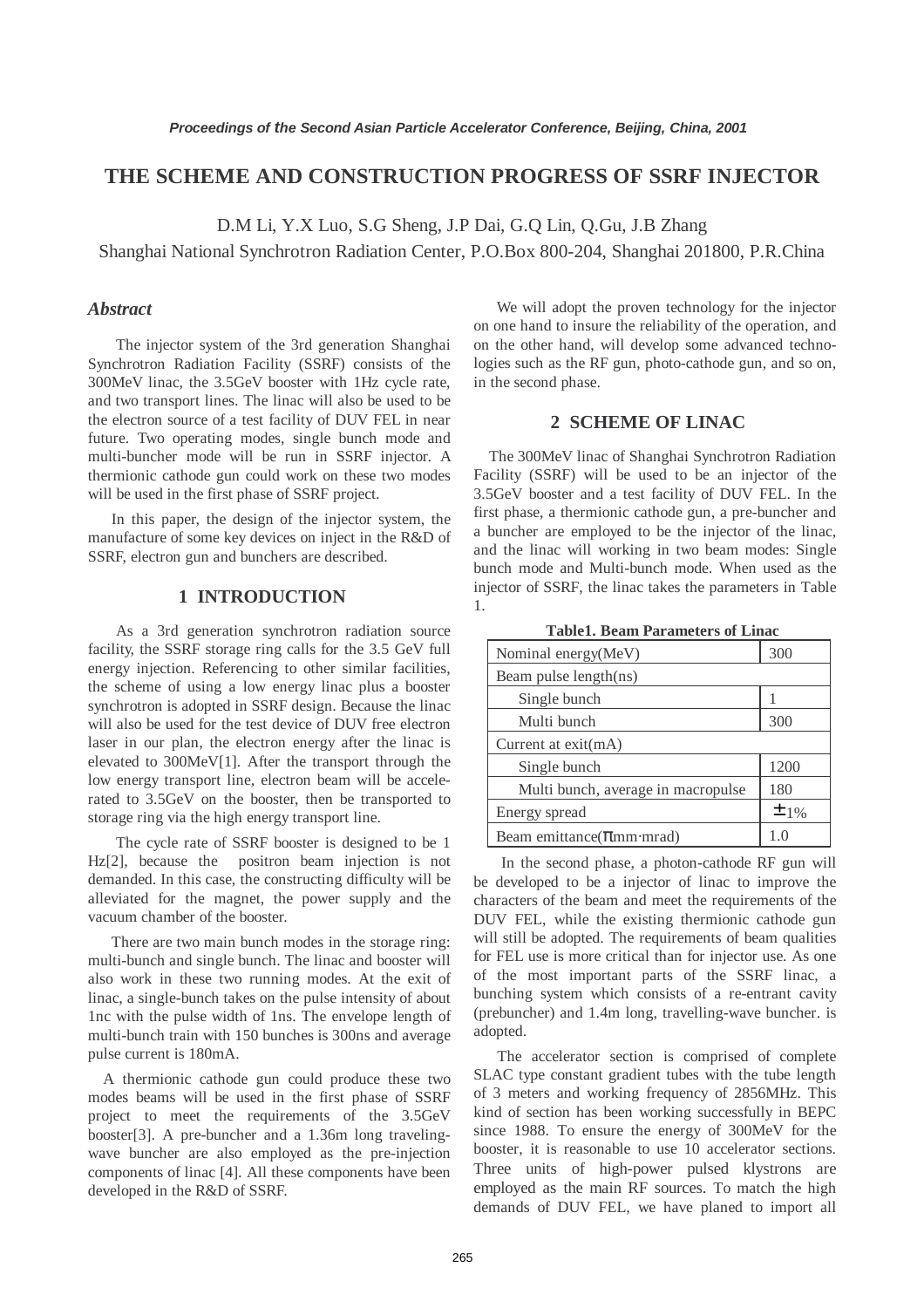klystrons, and modulators must achieve the following specifications: Pulse power is 110MW, stability of pulse amplitude is good than 0.1%, flat-top is good than 0.3%, repetition frequency is from 1 to 100Hz.

Including main accelerator sections, rf system, vacuum system, focus, steering and cooling system, beam instrumentation and control system , the total length of linac is about 47 meters. The layout of the linac is shown in Figure 1.



MO: Master oscillator, ATT: Attenuator, B: Buncher PS: Phase Shifter, SSA: Solid State Amplifier M: Modulator, K: Klystron, A: Accelerator section, PB: Pre-Buncher, HPPS: High-power Phase shifter **Fig. 1 Schematic of RF system of SSRF Linac**

## **3 LATTICE OF BOOSTER**

The SSRF booster is a synchrotron, which can accelerate electrons from 300MeV to 3.5GeV in a reasonable cycle rate of 1 Hz. After booster, electron beams are transferred and injected into storage ring. By adopting the 1 Hz cycle rate, the constructing difficulty will be alleviated for the magnet, the power supply and the vacuum chamber of the booster. The key specifications of booster are low emittance and small energy spread. Another important demand is that the shock of electric line caused by ramping must be limited.



**Fig.2 The Schematic layout of SSRC injector**

Reliability is a top priority in the booster design. Therefore, the proven technology will be considered and adopted for all parts. On the other hand, the cost economization will also have to be considered.

 The booster lattice is a simple FODO structure with 24 cells grouped into 3 superperiods. In this case, there are 3 separate straight sections for the injection, extraction and RF system. The schematic layout is displayed in Fig. 2. Some sextupoles and correct magnets are inserted into somewhere between the bending magnets and the quadrupole magnets. The circumference of the booster is 158.40 m, the cycle period of electrons is 528 ns, and the harmonic number is 264 which is one fifth of harmonics of storage ring. The beta function and dispersion function is showed in Fig. 3.



**Fig.3** β**functions and dispersion function of Booster**

 The Table 2 summarizing the main parameters of the SSRF booster. The Table 3 summarizing the magnet parameters of the SSRF booster.

| Table 2. main parameters of the SSRF booster. |  |  |  |  |
|-----------------------------------------------|--|--|--|--|
|-----------------------------------------------|--|--|--|--|

|                  | name                        | unit       | value                |  |
|------------------|-----------------------------|------------|----------------------|--|
| Injection energy |                             | GeV        | 0.3                  |  |
|                  | Extraction energy           | GeV        | 3.5                  |  |
| Beam             | Single bunch                | mA         | 0.5                  |  |
| current          | Multi-bunch                 | mA         | 20                   |  |
|                  | <b>Repetition Frequency</b> | Hz         | 1                    |  |
| Circumference    |                             | m          | 158.40               |  |
|                  | Natural emittance           | $\pi$ mrad | $203\times10^{-9}$   |  |
|                  | Harmonic number             |            | 264                  |  |
|                  | Store particles number      |            | $6.6 \times 10^{10}$ |  |
|                  | Required RF frequency       | <b>MHz</b> | 499.65               |  |
| Cycle frequency  |                             | <b>MHz</b> | 1.8926               |  |
|                  | Energy loss/turn (3.5GeV)   | MeV        | 1.159                |  |
| RF voltage       |                             | MV         | 2.0                  |  |
|                  | Vacuum pressure             | Torr       | $<2.0\times10^{-7}$  |  |
| Lattice type     |                             |            | <b>FODO</b>          |  |
|                  | Superperiod number          |            | 3                    |  |
| Cells number     |                             |            | 24                   |  |
| Cell length      |                             | m          | 6.600                |  |
|                  | Max straight_sec. length    | m          | 2.99 - coil          |  |
|                  | Betatron tune $v_H/v_V$     |            | 7.253/4.214          |  |